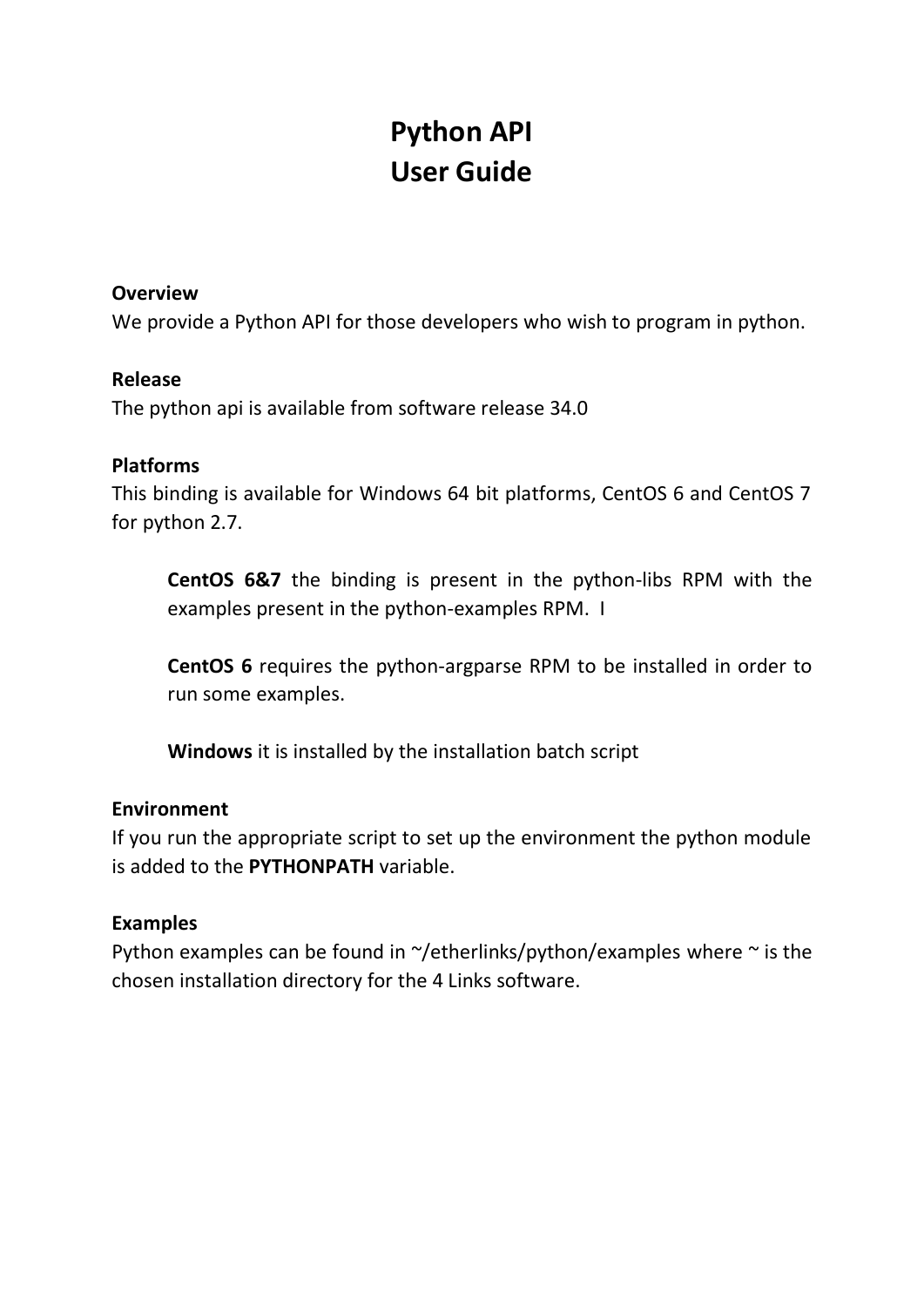# **Simple Python Smoke Test**

The following test returns the serial number for a device with IP address 1.2.3.4 import sys

# pull in the the 4links python library from EtherSpaceLink import \*

```
eslcon = connection("1.2.3.4")
print ("Serial : %s" % eslcon.serial())
```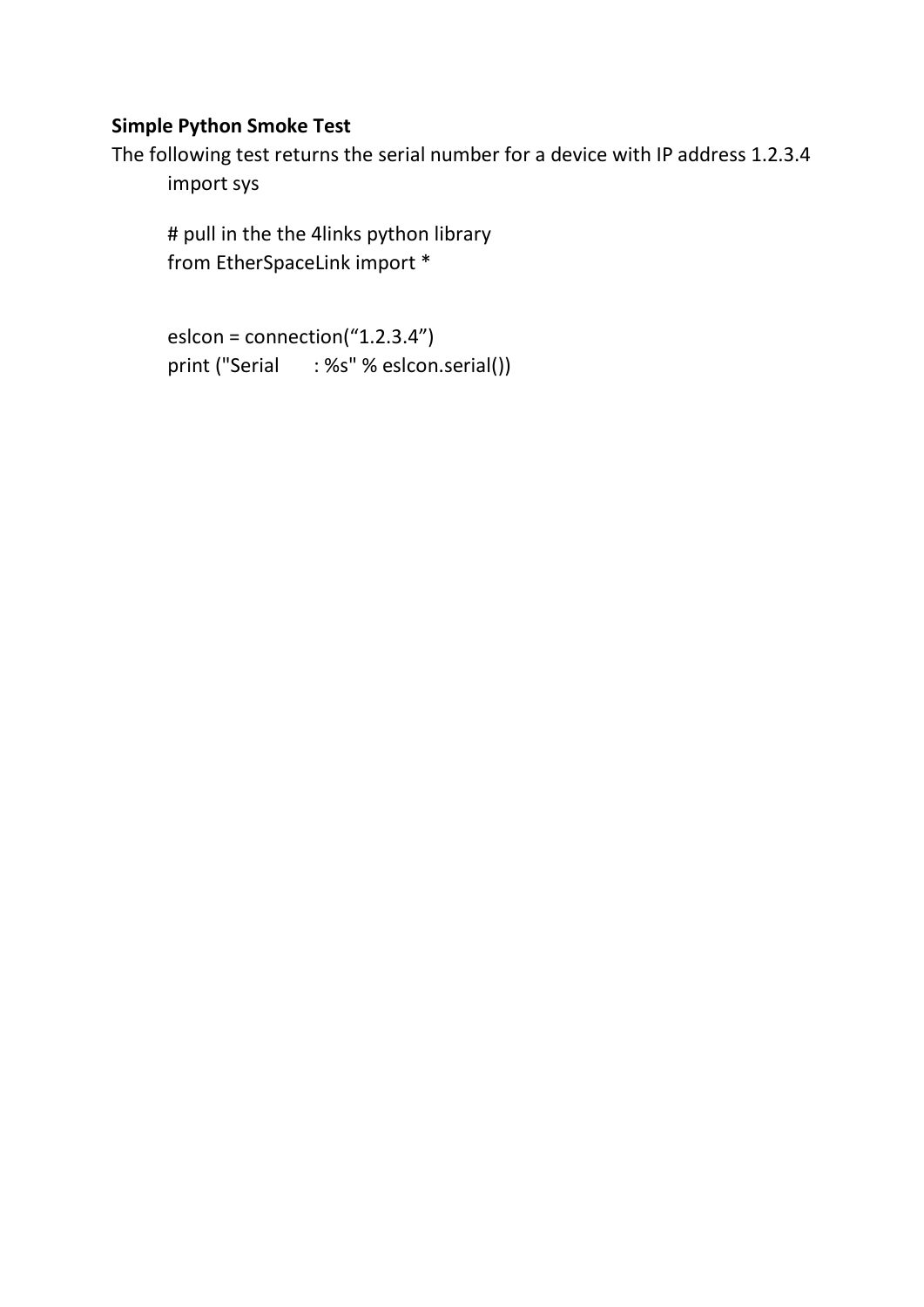# **API Guide**

The python API is installed in the  $\gamma$ /python/libs directory and the PYTHONPATH is module is set up accordingly via the environment set up scripts. The Python API makes use of the EtherSpaceLink DLL/shared object and as such if you want to copy the python api into a different location you will also need to ensure that the DLL/shared object is still accessible.

The python API is very close in functionality to that of the C API and as such each function has an analogous C API which contains the full documentation.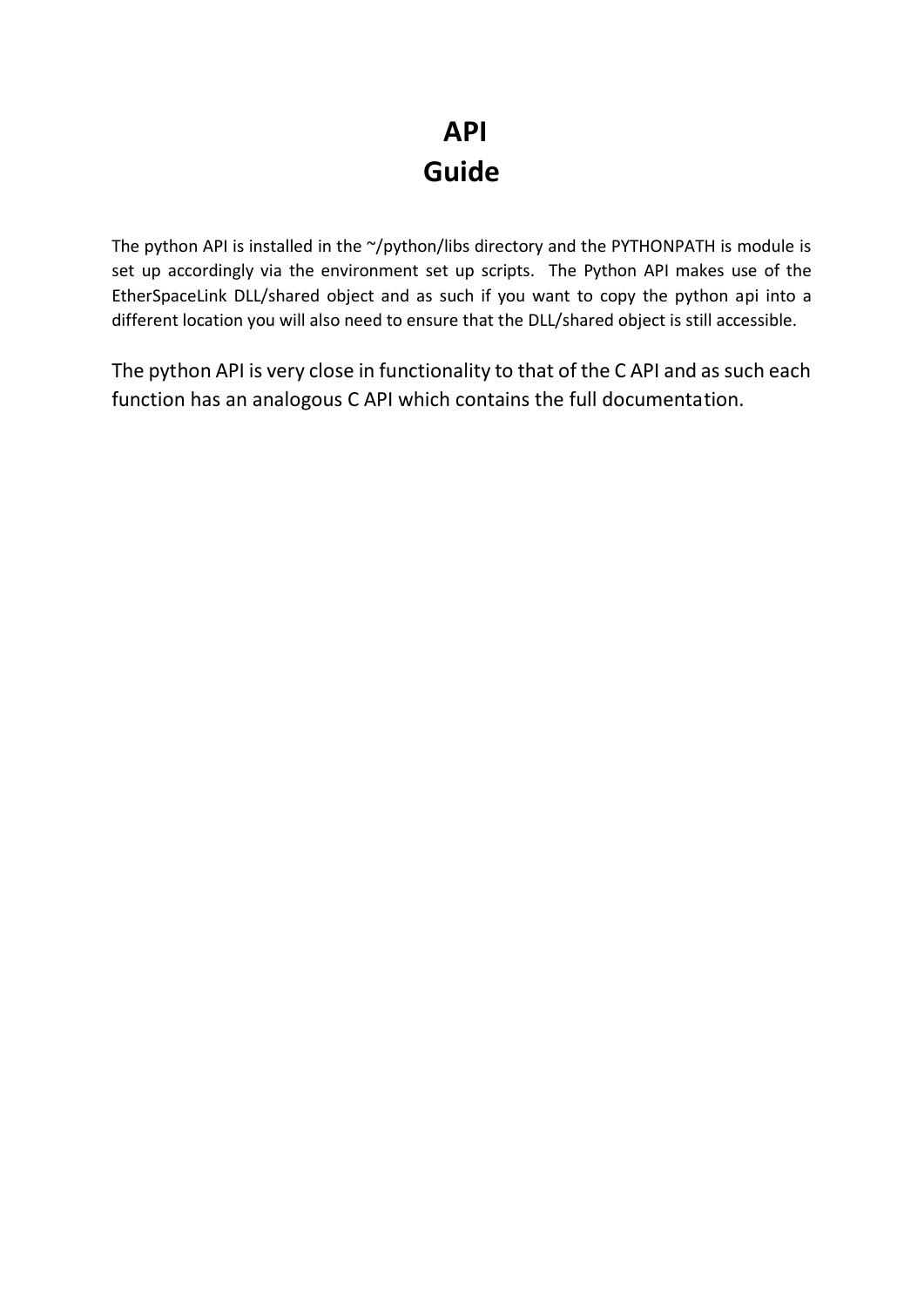# API Callback Methods

These functions are called when something happens on the link, if you are not interested in these events then don't override them in your class. link\_selected(self, link\_) A different link has been selected, i.e. any new data arriving has arrived on this link link\_timeout(self, link\_) A link has suffered a timeout. link\_status(self, link\_, rxspeed\_, connected, runstatus\_) Called when rx information about a link has been requested link\_tx\_speed(self, link\_, txspeed\_) Called When tx information about a link has been requested parity\_error(self, link\_) Called when a parity error has occurred. error\_event(self, link\_) Called when an error event has occurred on the link perror1(self, link\_) Called when an error has occurred on the link perror2(self, link\_) Called when an error has occurred on the link timetag\_tt(self, time\_) A timetag record containing the aboslute time timetag(self, time\_) A timetag record containing the time since the last time tag err(self, time, state, error\_bits) Error has occurred on the currently active link waveform\_start(self, hdr\_, data\_, sz) Waveform start waveform\_data(self, hdr\_, data\_, sz) Waveform data waveform\_end(self, hdr\_, data\_, sz) Waveform end unknown\_ram\_data(self, data\_, length\_, complete\_, data\_buffer\_position\_) Called when data has been received and the API does not know how to interpret unknown\_special\_data(self, data\_, length\_, complete\_,

data\_buffer\_position\_) Called when unknown special data has been received and the API does not know how to interpret

unknown\_extn\_data(self, data\_, length\_, complete\_, data\_buffer\_position\_) Called when unknown special data has been received and the API does not know how to interpret

special\_data(self, data\_, length\_, complete\_, data\_buffer\_position\_) Called when special data is received, override this and no further processing occurs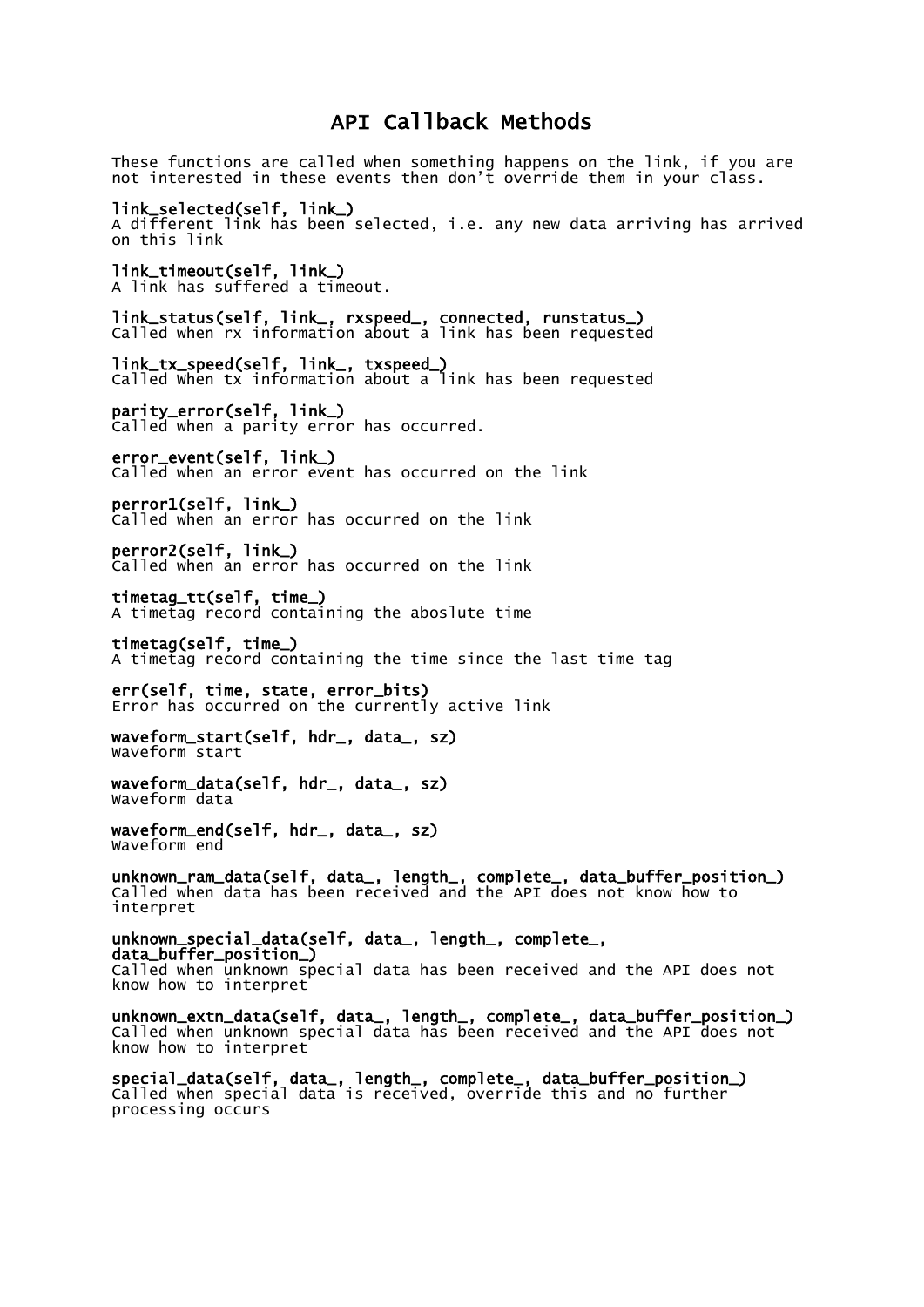extn\_data(self, data\_, length\_, complete\_, data\_buffer\_position\_) Called when extension data is received, override this and no further processing occurs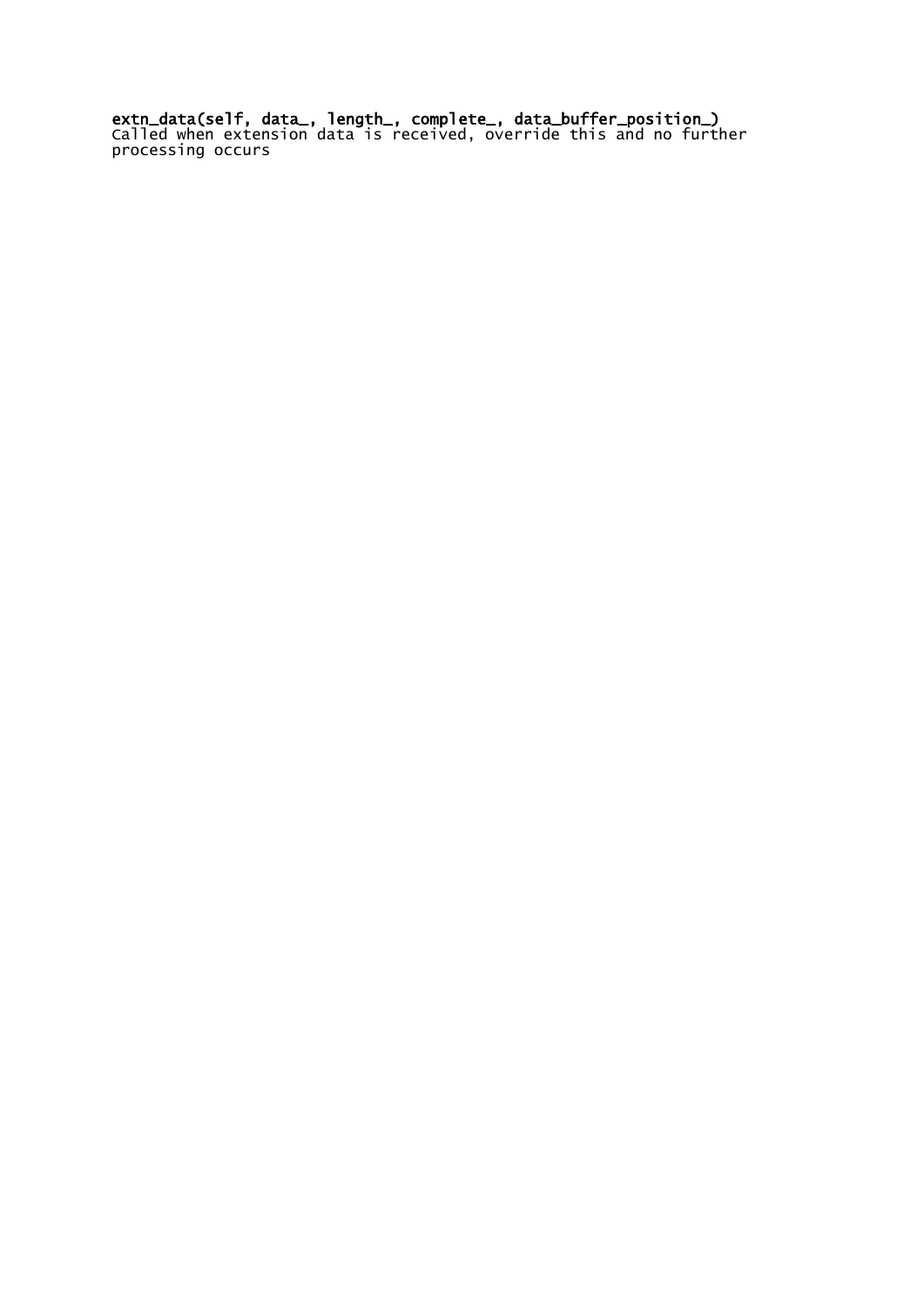# Class Methods

#### version()

Returns string containing the version of the underlying API

#### \_\_init\_\_(address\_, file\_=False)

Class constructor, it can be given a host to connect to or a filename (and file\_ set to true)

#### abort()

Forces any thread on a read call off the read, once called no more data can be sent over the connection

#### flush()

Flushes the transmit buffer

#### read( data\_)

Reads into the bytearray returning the number of bytes read

#### read\_info():

Returns the packet type from the last read, EOP or EEP or PART\_EOP\_EEP

#### write(data\_, flags\_)

Writes the bytearray data\_ to the currently active link. flags indicates the packet type

| <b>FOP</b>               | End Of Packet       |
|--------------------------|---------------------|
| FFP                      | Error End of Packet |
| PART_EOP_EEP Part packet |                     |

#### active\_port(link\_)

Sets the current active link

#### mode(mode\_)

Sets the mode of the currently active link. Mode\_ may be one of

 LINK\_mode\_disabled LINK mode normal LINK\_mode\_legacy LINK\_mode\_master LINK\_mode\_long\_timeout LINK\_mode\_fixed\_speed LINK\_mode\_slow\_speed

#### rx\_speed()

Returns the current rx\_speed

#### manufacturer()

Returns the manufacturer string of the device

#### options()

Returns a string describing the firmware options installed on the device

#### product()

Returns a string describing the product

#### mac()

Returns the 6 byte MAC address of the device

#### $serial()$

Returns a string containing the serial number of the device

#### request\_link\_status()

Requests the current link status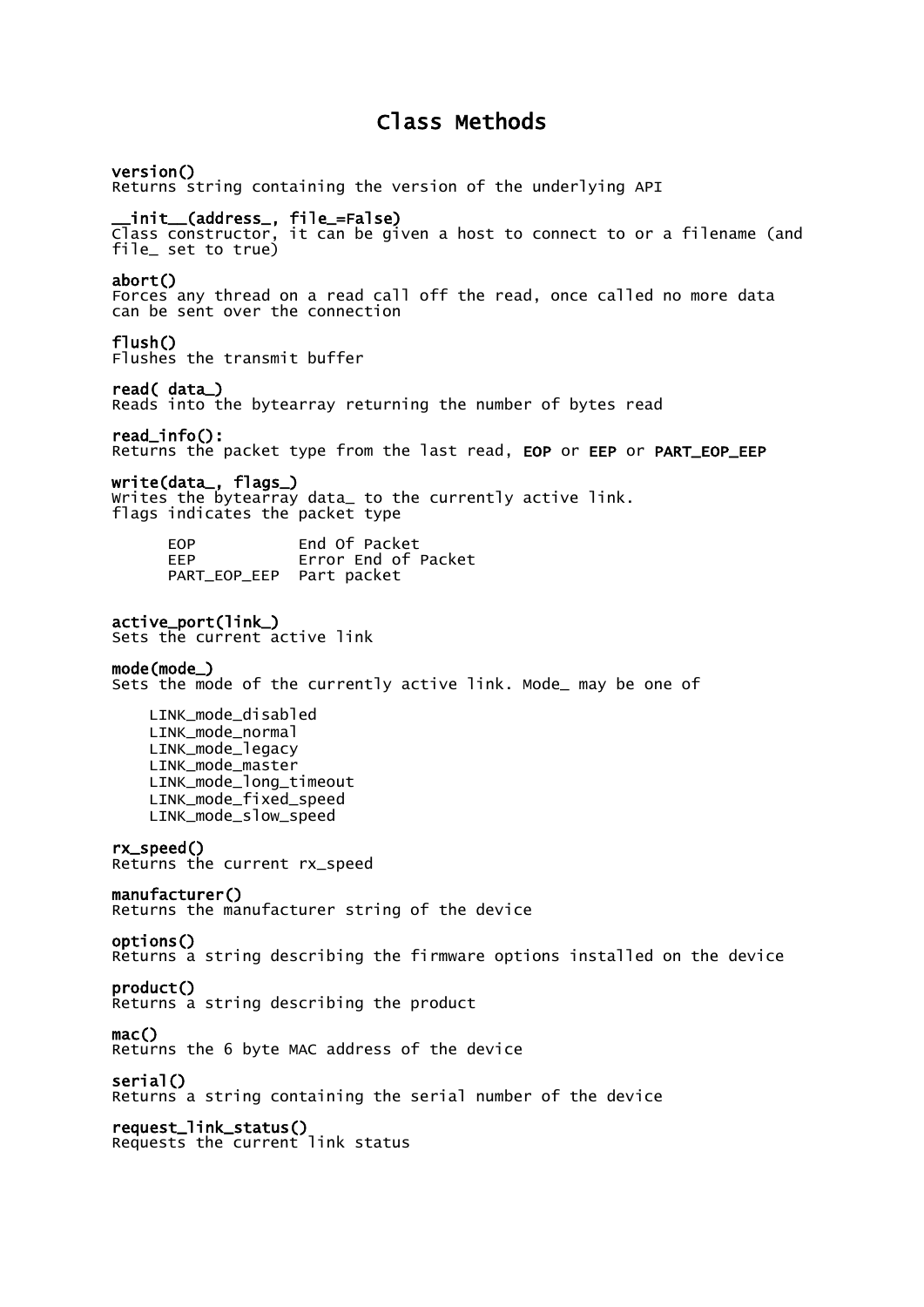request\_tx\_speed() Requests the current link speed link\_connected() Returns if the link is connected (1) and 0 if not nolinks() Returns the number of links the device supports. record(file\_, recordwrites\_, writeerror\_=False) Sets the recording file indicating if we want to recordwrites, and an optional parameter indicating if write errors should be returned back to the write call. record\_flush() Flush the current recording file. record\_size() Returns the current number of bytes in the current recording file record\_file() Returns the current record file name log(file\_) Sets the current log file raw() Returns the underlying EtherSpaceLink pointer eintr(return\_) Sets whether EINTR returns an error on the read call set\_rx\_timeout(timeout\_) Sets the rx timeout get\_rx\_timeout(timeout\_) Gets the rx timeout percent\_read() When reading from a file returns the % of the file read /TT\_module(module\_) Returns the slot for the given module id slot(slot\_) Returns the module for the given slot socket() Returns the underlying network socket enable\_timecode\_rx(enable\_) Set whether timecodes are sent to the client, enable\_ True if wanted, False if not TT\_reporting(when\_) Sets timetag reporting ER\_reporting(when\_) Sets Error reporting ER\_bits(buffer\_) Returns the error bits from the buffer EW\_reporting(when\_) Sets the when an Error Waveform is generated EW\_source(source\_)

Sets the Error Waveform sources